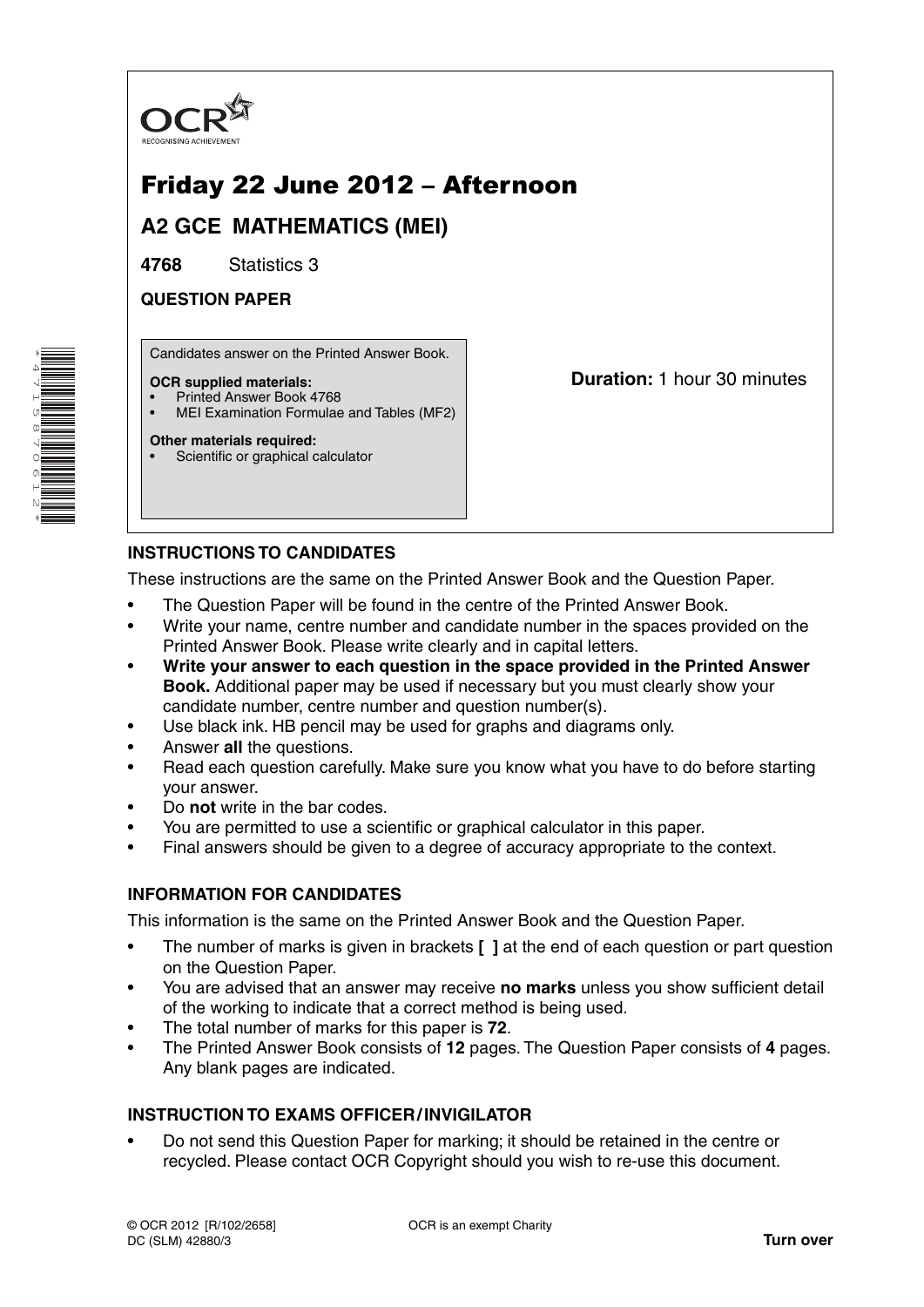**1** Technologists at a company that manufactures paint are trying to develop a new type of gloss paint with a shorter drying time than the current product. In order to test whether the drying time has been reduced, the technologists paint a square metre of each of the new and old paints on each of 10 different surfaces. The lengths of time, in hours, that each square metre takes to dry are as follows.

| Surface   |                                                              |  | E |                                                             |      |      |
|-----------|--------------------------------------------------------------|--|---|-------------------------------------------------------------|------|------|
| Old paint |                                                              |  |   | $16.6$   17.0   16.5   15.6   16.3   16.5   16.4   15.9   1 | 16.3 | 16.1 |
| New paint | 15.9   16.3   16.3   15.9   15.5   16.6   16.1   16.0   16.2 |  |   |                                                             |      | 15.6 |

- **(i)** Explain why a paired sample is used in this context. **[1]**
- **(ii)** The mean reduction in drying time is to be investigated. Why might a *t* test be appropriate in this context and what assumption needs to be made? **[4]**
- **(iii)** Using a significance level of 5%, carry out a test to see if there appears to be any reduction in mean drying time. **[9]**
- **(iv)** Find a 95% confidence interval for the true mean reduction in drying time. **[4]**
- **2 (a) (i)** Give two reasons why an investigator might need to take a sample in order to obtain information about a population. **[2] (ii)** State two requirements of a sample. **[2] (iii)** Discuss briefly the advantage of the sampling being random. **[2] (b) (i)** Under what circumstances might one use a Wilcoxon single sample test in order to test a
	- hypothesis about the median of a population? What distributional assumption is needed for the test? **[2]**
		- **(ii)** On a stretch of road leading out of the centre of a town, highways officials have been monitoring the speed of the traffic in case it has increased. Previously it was known that the median speed on this stretch was 28.7 miles per hour. For a random sample of 12 vehicles on the stretch, the following speeds were recorded.

32.0 29.1 26.1 35.2 34.4 28.6 32.3 28.5 27.0 33.3 28.2 31.9

Carry out a test, with a 5% significance level, to see whether the speed of the traffic on this stretch of road seems to have increased on the whole. **[10]**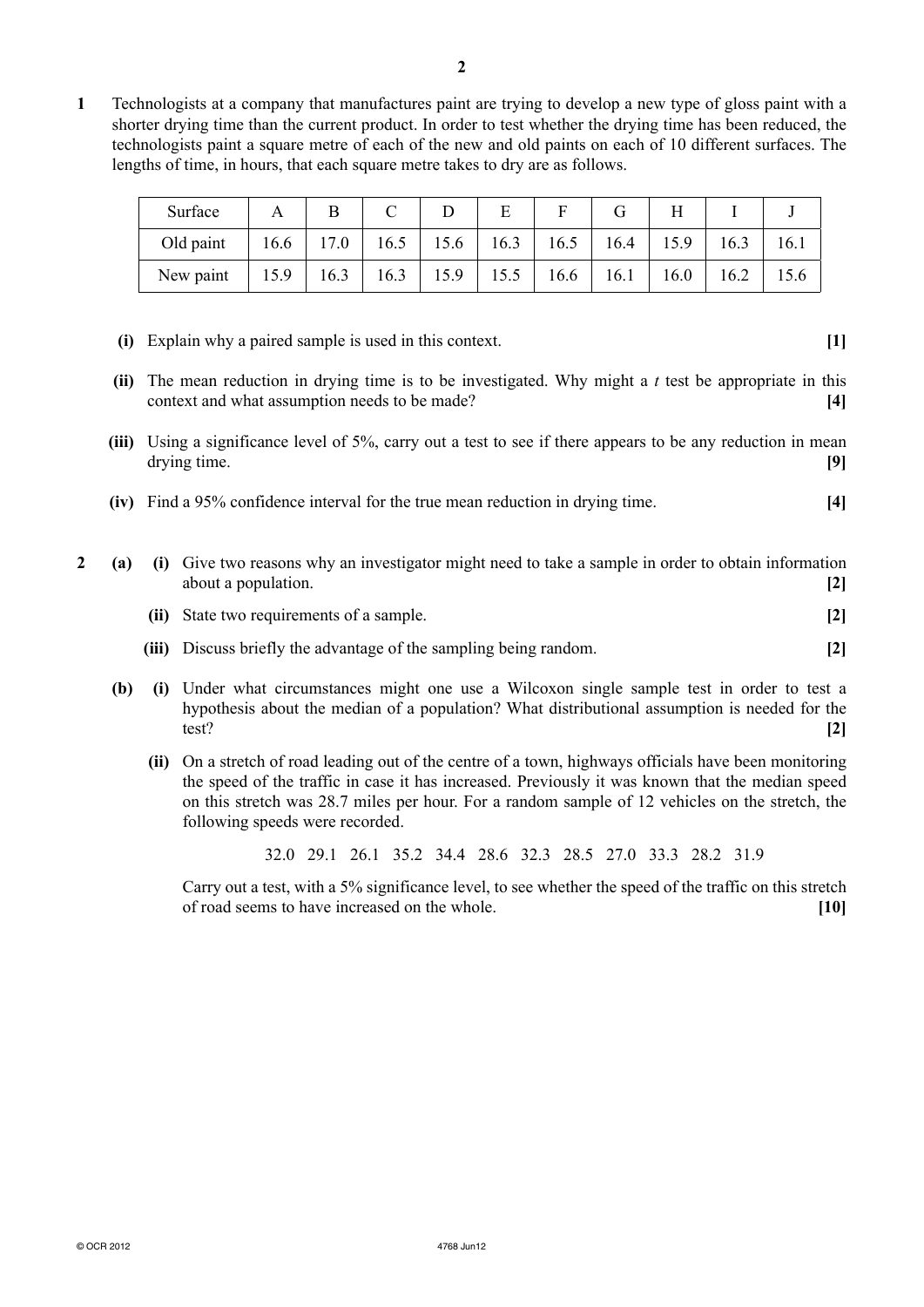**3** The triathlon is a sports event in which competitors take part in three stages, swimming, cycling and running, one straight after the other. The winner is the competitor with the shortest overall time. In this question the times for the separate stages are assumed to be Normally distributed and independent of each other.

For a particular triathlon event in which there was a very large number of competitors, the mean and standard deviation of the times, measured in minutes, for each stage were as follows.

|          | Mean  | Standard<br>deviation |  |  |
|----------|-------|-----------------------|--|--|
| Swimming | 11.07 | 2.36                  |  |  |
| Cycling  | 57.33 | 8.76                  |  |  |
| Running  | 24.23 | 3.75                  |  |  |

- **(i)** For a randomly chosen competitor, find the probability that the swimming time is between 10 and 13 minutes. **[3]**
- **(ii)** For a randomly chosen competitor, find the probability that the running time exceeds the swimming time by more than 10 minutes. **[4]**
- **(iii)** For a randomly chosen competitor, find the probability that the swimming and running times combined exceed  $\frac{2}{3}$  of the cycling time. **[4]**
- **(iv)** In a different triathlon event the total times, in minutes, for a random sample of 12 competitors were as follows.

103.59 99.04 85.03 81.34 106.79 89.14 98.55 98.22 108.87 116.29 102.51 92.44

Find a 95% confidence interval for the mean time of all competitors in this event. **[5]** 

 **(v)** Discuss briefly whether the assumptions of Normality and independence for the stages of triathlon events are reasonable. **[2]**

**[Question 4 is printed overleaf.]**